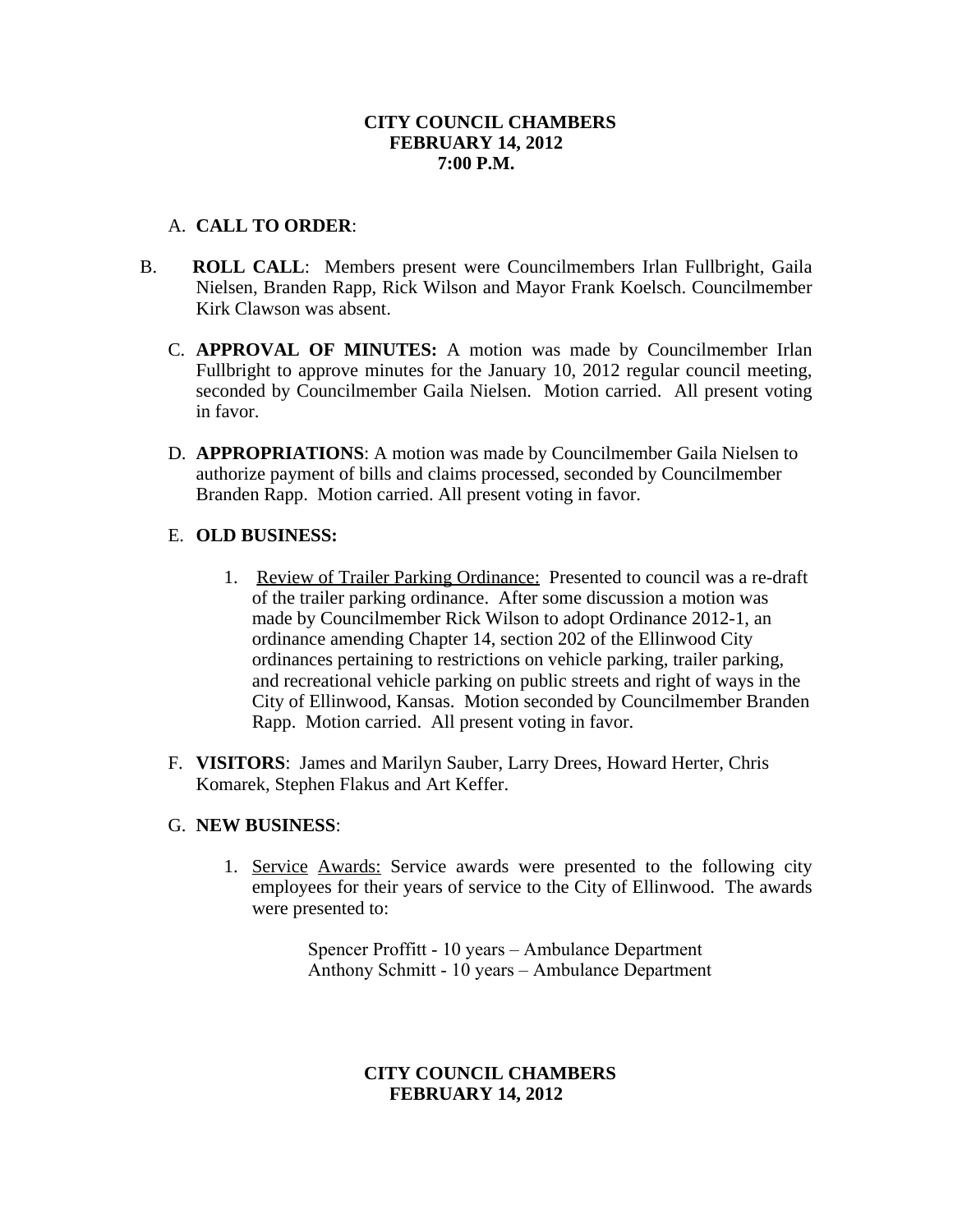#### **7:00 P.M.**

- 2. Commission on Aging Bus Report: Presented to council was a report from the Commission on Aging regarding the use of the senior bus. Bus fares for the last year were \$2,332. Total expenses for the bus, including fuel, repairs, and insurance was \$2,990. The bus provided 2,232 rides last year. The current bus is a 1993 model with 65,000 miles with a seating capacity of 12 people. The bus is operated by volunteers and the total amount of volunteer hours was 1,763. The Commission on Aging is requesting possible funds from the City to help purchase a new bus or van, because the existing bus has been experiencing more frequent repairs. After some discussion, council directed Robert Peter, city administrator, with the assistance from Larry Drees, Commission on Aging board member, to look for a van that can be made handicap accessible with the installation of a lift.
- 3. Kansas Organization for Space Modeling Request: Presented to council was a request from the local Space Modeling club for use of the airport to hold rocket launches on March 10, 2012 and September 9, 2012, with alternate dates of March 24, 2012 and September 23, 2012 in case of bad weather. A motion was made by Councilmember Irlan Fullbright to allow the Space Modeling club to use the airport area for the rocket launches to be held on March 10, 2012 and September 9, 2012, with alternate dates of March 24, 2012 and September 23, 2012 in case of bad weather. Motion seconded by Councilmember Gaila Nielsen. Motion carried. All present voting in favor.
- 4. Sick Leave Policy: Presented to council was a proposed amendment to the sick leave policy. The current policy provides that an employee will be entitled to 8 hours of sick leave each month of employment. An employee can accrue up to 480 hours. Upon termination, an employee is not entitled to payment for any accumulated sick leave. The proposed amendment would increase the total hours that can be accumulated to 720 hours. It would also provide that an employee with at least 10 consecutive years of service will be reimbursed for 50% of the accumulated sick leave upon retirement. A motion was made by Councilmember Gaila Nielsen to adopt the amendment to the sick leave policy as stated, seconded by Councilmember Branden Rapp. Motion carried. All present voting in favor.

#### **CITY COUNCIL CHAMBERS FEBRUARY 14, 2012 7:00 P.M.**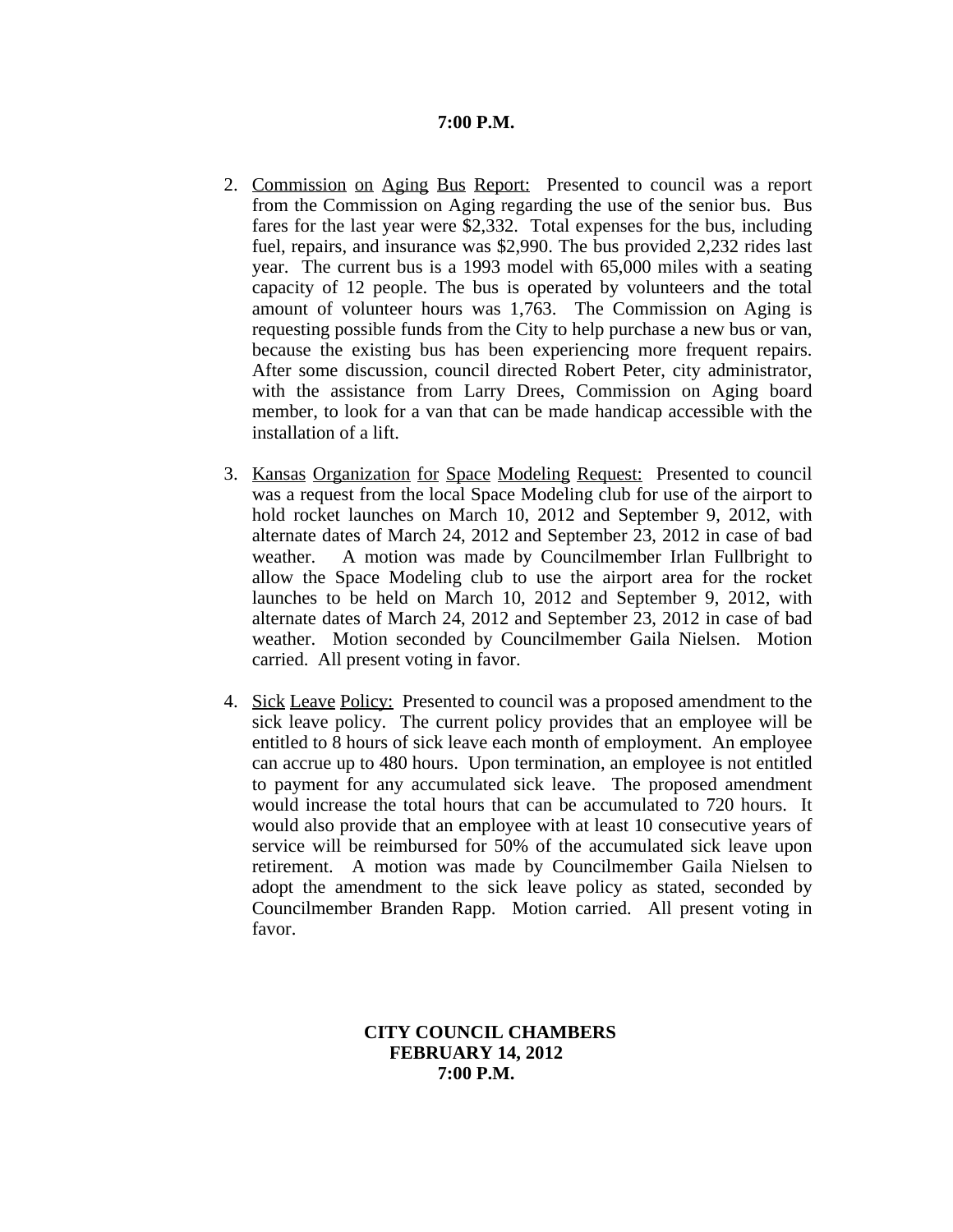- 5. Water Well: Presented to council was a proposal from Clarke Well and Equipment, Inc. for repairs to a water well. Staff informed council the pump shorted out and the well was pulled to determine the problem. It was found to have a lot of corrosion on the pump and motor. Staff also explained that Clarke Well has drilled all of the city's wells and has done all the repair work in the past. Given the history and the working relationship with Clarke Well on past projects, it was decided by council to not obtain bids. A motion was made by Councilmember Irlan Fullbright to accept the proposal from Clarke Well and Equipment, Inc. in the amount of \$9,280.58 with the addition of the stainless steel sub motor for an additional cost of \$963.50 for a total cost of \$10,244.08. Motion seconded by Councilmember Gaila Nielsen. Motion carried. All present voting in favor.
- 6. Executive Session: An executive session is requested for discussion of non -elected personnel. A motion was made by Councilmember Irlan Fullbright to adjourn into executive session for 10 (ten) minutes for discussion of non-elected personnel and that the council meeting will reconvene in the council chambers. Councilmember Gaila Nielsen seconded the motion. Motion carried. All present voting in favor. The governing body recessed into executive session at 8:25 p.m.

Meeting reconvened into regular session at 8:35 p.m. No action taken.

# **REPORTS**:

- 1. Municipal Court Report: Presented to Council was the Municipal Court Report for January, 2012.
- 2. Utilities Production Report: Presented to Council was the Utilities Production Report.
- 3. Staff Reports:
	- a) Staff reported police chief Keffer has sent out letters on 2 properties for repair or demolition.
	- b) Staff reported the fire department has purchased a 2004 pickup for \$18,750 to replace the 1990 suburban. The fire committee had approved this purchase at a prior meeting.
	- c) Staff reported bids will be sent out for the demolition of the two story house on the property east of the city shop.
	- d) Staff reported there was a water leak at Woodhaven.

### **CITY COUNCIL CHAMBERS FEBRUARY 14, 2012 7:00 P.M.**